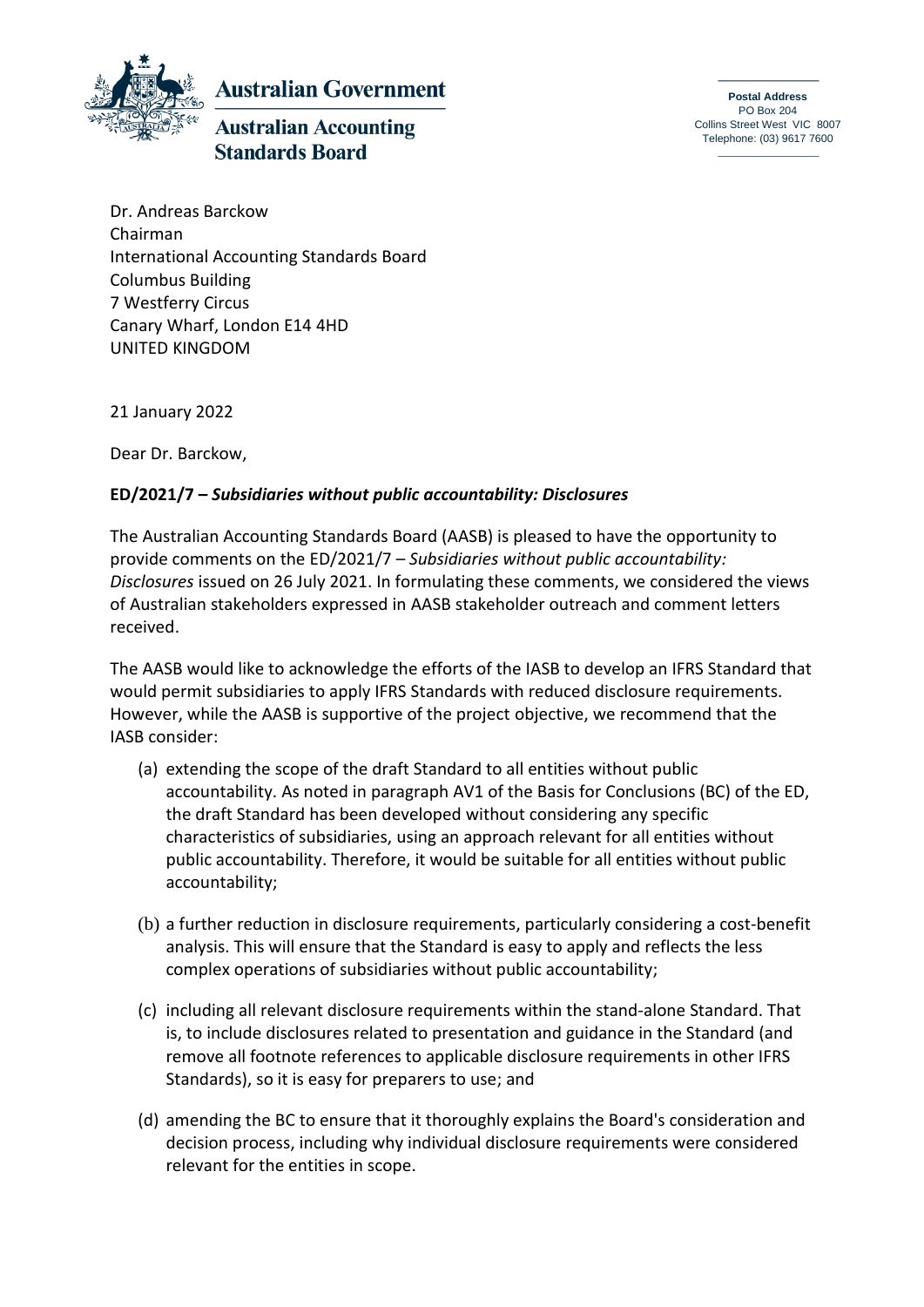Appendix A of this comment letter provides further details concerning the proposals outlined above.

If you have any questions regarding this letter, please don't hesitate to contact myself or Helena Simkova, AASB Deputy Technical Director (hsimkova@aasb.gov.au).

Yours sincerely,

Andoll

Dr Keith Kendall AASB Chair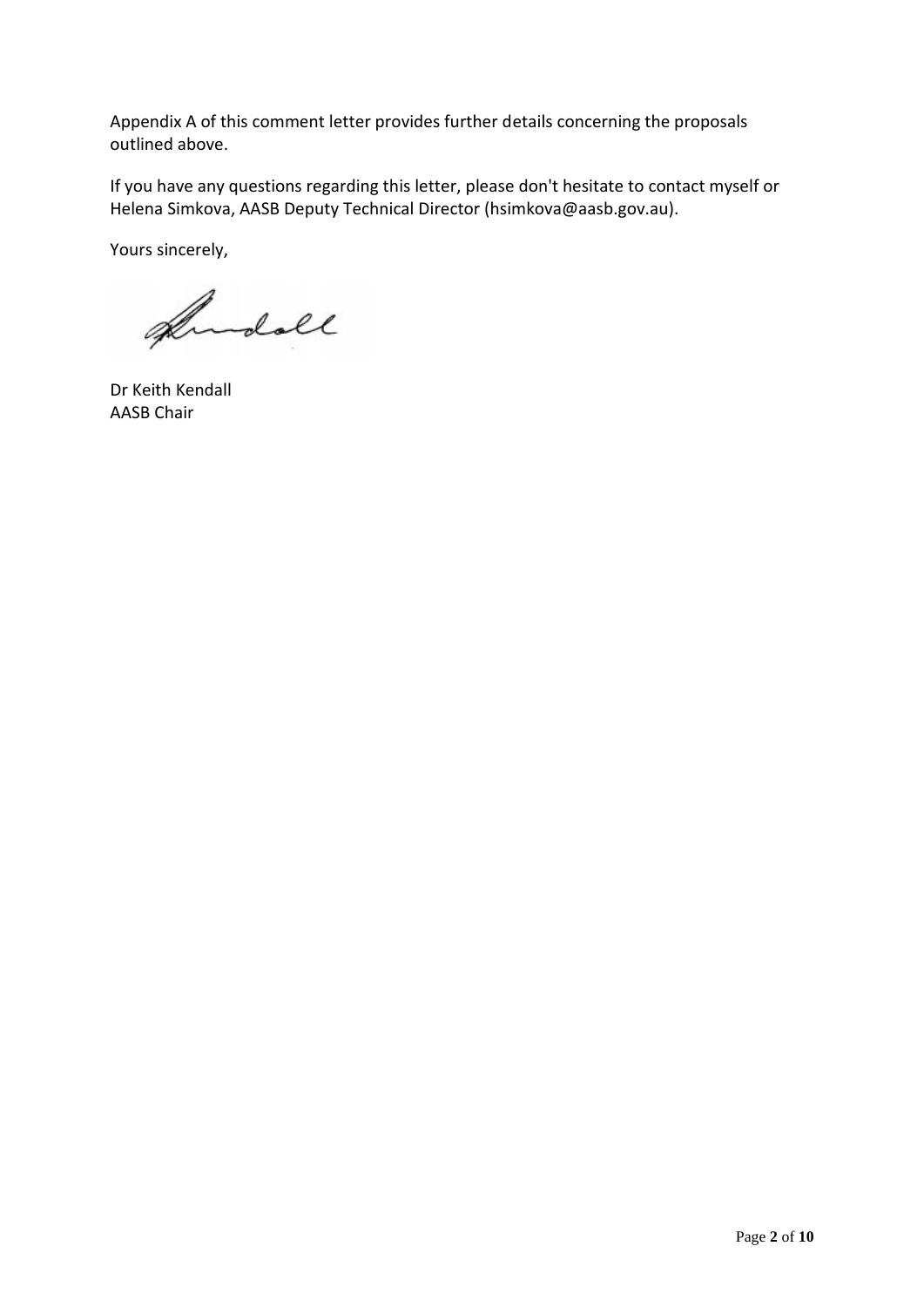#### **APPENDIX A – Responses to questions raised in ED/2021/7 –** *Subsidiaries without public accountability: Disclosures*

### **Question 1—Objective**

Paragraph 1 of the draft Standard proposes that the objective of the draft Standard *Subsidiaries without Public Accountability: Disclosures* is to permit eligible subsidiaries to apply the disclosure requirements in the draft Standard and the recognition, measurement and presentation requirements in IFRS Standards.

Do you agree with the objective of the draft Standard? Why or why not? If not, what objective would you suggest and why?

The AASB agrees with the objective of the draft Standard.

#### **Question 2—Scope**

Paragraphs 6–8 of the draft Standard set out the proposed scope. Paragraphs BC12–BC22 of the Basis for Conclusions explain the Board's reasons for that proposal.

Do you agree with the proposed scope? Why or why not? If not, what approach would you suggest and why?

The AASB recommends extending the scope of the draft Standard to all entities without public accountability. The AASB understands that development of the draft Standard uses an approach relevant to all entities without public accountability. Therefore, the AASB considers that *all* entities without public accountability should be allowed to apply the Standard, rather than a subsidiary that does not have public accountability and has an ultimate or intermediate parent producing consolidated financial statements available for public use that comply with IFRS Standards.

Australian entities without public accountability can currently apply local reduced disclosure standards.<sup>1</sup> If the final Standard resulting from this ED is adopted in Australia, it could not fully replace the local reduced disclosure standard, which is also used by entities without public accountability that are not subsidiaries. Feedback from Australian stakeholders indicated that having two different frameworks applicable to entities without public accountability could confuse preparers and auditors. The AASB acknowledges that it is within the remit of individual standard-setters to decide on the framework applicable within their jurisdictions. Therefore, it could potentially extend the scope of the final Standard to all local entities without public accountability. However, by making the final Standard available to all entities without public accountability in a particular jurisdiction, the national standard-setter

<sup>1</sup> AASB 1060 *General Purpose Financial Statements – [Simplified Disclosures for For-Profit and Not-for-Profit](https://www.aasb.gov.au/admin/file/content105/c9/AASB1060_03-20_COMPmar21_07-21.pdf)  [Tier 2 Entities](https://www.aasb.gov.au/admin/file/content105/c9/AASB1060_03-20_COMPmar21_07-21.pdf)* is a separate disclosure Standard that can be applied by all for-profit private sector entities that do not have public accountability. While entities that comply with AASB 1060 need to apply the recognition and measurement requirements in other Standards, they are exempt from the disclosure requirements in specified paragraphs in other Standards and are not required to comply with other Standards that deal only with presentation and disclosure.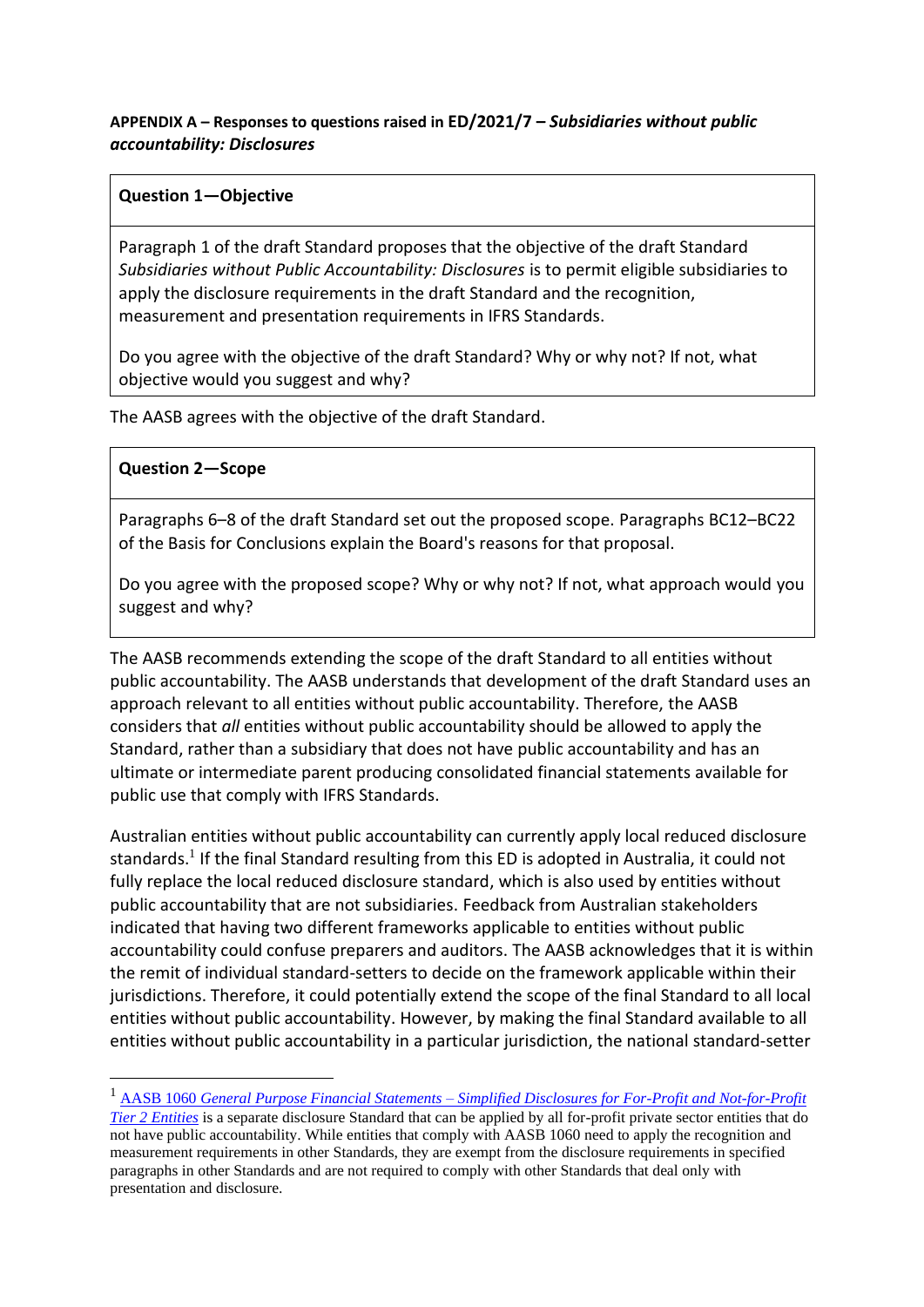would potentially negate the reasons for the narrow scope stated by the IASB in paragraph BC16. In addition, the AASB thinks that such an approach could confuse stakeholders and give a false impression that user needs or financial reporting practices in that jurisdiction are significantly different from those in other jurisdictions.

Some stakeholders also indicated that the ability to claim compliance with IFRS Standards might help entities without public accountability reduce their cost of capital. Therefore, the AASB recommends that the IASB undertakes further outreach to understand the importance of IFRS compliance for entities without public accountability to help ensure that entities without public accountability, which are not subsidiaries, are not disadvantaged either due to the need to comply with a higher level of disclosure or a higher cost of capital.

In addition, the narrow scope of the draft Standard may, in general, reduce the comparability of financial statements of entities without public accountability, as entities that are not subsidiaries would have to report under an alternative framework. Extending the scope to all entities without public accountability may encourage worldwide adoption of the draft Standard. The main benefits of worldwide adoption would be:

- simplification of the reporting framework as fewer frameworks would be used;
- reduced costs of financial reporting for all entities without public accountability;
- increased understandability of the reporting requirements as well as the financial statements due to a simplified framework;
- increased consistency when transitioning to full IFRS reporting.

#### **Question 3—Approach to developing the proposed disclosure requirements**

Paragraphs BC23–BC39 of the Basis for Conclusions explain the Board's reasons for its approach to developing the proposed disclosure requirements.

Do you agree with that approach? Why or why not? If not, what approach would you suggest and why?

The AASB agrees with the approach used by the IASB to develop the proposed disclosure requirements.

#### **Question 4—Exceptions to the approach**

Paragraphs BC40–BC52 of the Basis for Conclusions explain the Board's reasons for the exceptions to its approach to developing the proposed disclosure requirements. Exceptions (other than paragraph 130 of the draft Standard) relate to:

- disclosure objectives (paragraph BC41);
- investment entities (paragraphs BC42–BC45);
- changes in liabilities from financing activities (paragraph BC46);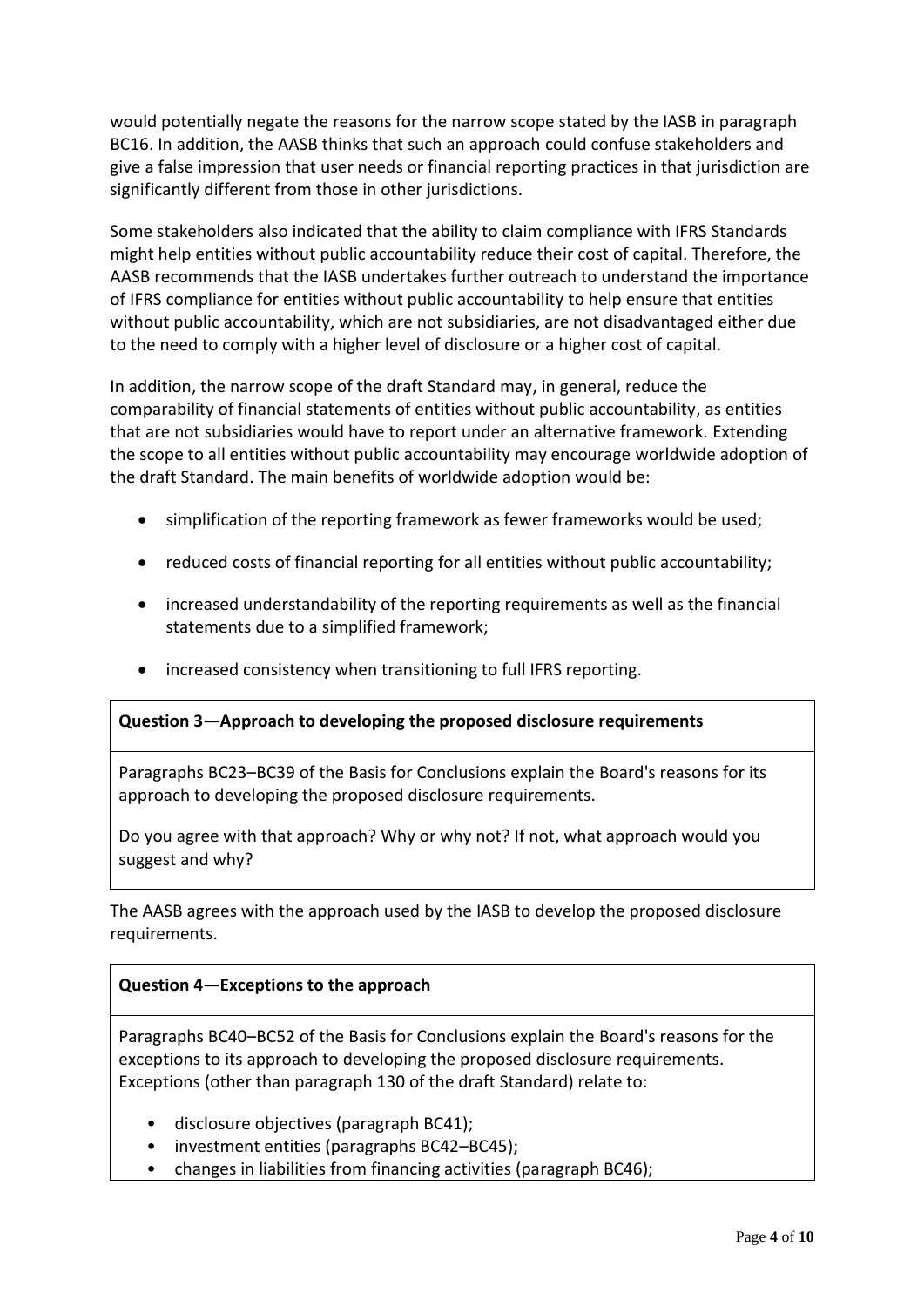# **Question 4—Exceptions to the approach**

- exploration for and evaluation of mineral resources (paragraphs BC47–BC49);
- defined benefit obligations (paragraph BC50);
- improvements to disclosure requirements in IFRS Standards (paragraph BC51); and
- additional disclosure requirements in the *IFRS for SMEs* Standard (paragraph BC52).
- (a) Do you agree with the exceptions? Why or why not? If not, which exceptions do you disagree with and why? Do you have suggestions for any other exceptions? If so, what suggestions do you have and why should those exceptions be made?
- (b) Paragraph 130 of the draft Standard proposes that entities disclose a reconciliation between the opening and closing balances in the statement of financial position for liabilities arising from financing activities. The proposed requirement is a simplified version of the requirements in paragraphs 44A–44E of IAS 7 *Statement of Cash Flows*.
	- (i) Would the information an eligible subsidiary reports in its financial statements applying paragraph 130 of the draft Standard differ from information it reports to its parent (as required by paragraphs 44A–44E of IFRS 7) so that its parent can prepare consolidated financial statements? If so, in what respect?
- (ii) In your experience, to satisfy paragraphs 44A–44E of IAS 7, do consolidated financial statements regularly include a reconciliation between the opening and closing balances in the statement of financial position for liabilities arising from financing activities?

Australian stakeholders did not comment on individual proposals. However, the AASB is of the view that user needs are similar for all entities without public accountability, regardless of whether those entities are subsidiaries. Assuming there are no recognition and measurement differences between IFRS for SMEs and IFRS Standards, if disclosures are not considered necessary for SMEs' users, then they should not be included in the draft Standard. In respect to the specific areas listed in Question 4 above, the AASB notes the following:

- **Investment entity disclosures** few entities without public accountability would likely be investment entities; therefore, disclosures required in paragraphs 70–74 of the draft Standard may not be necessary.
- **Changes in liabilities from financing activities** if the feedback from users of financial statements of entities without public accountability indicates the importance of this disclosure (as explained in paragraph BC46 of the ED), then this disclosure should be added to IFRS for SMEs to maintain consistency of disclosures.
- **Additional disclosure requirements relating to defined benefits** while paragraph BC50 of the ED explains that the disclosures are considered useful, it is not clear why users' needs of the financial statements of entities in scope should be different from those of users of SMEs' financial statements. As the entities in the scope are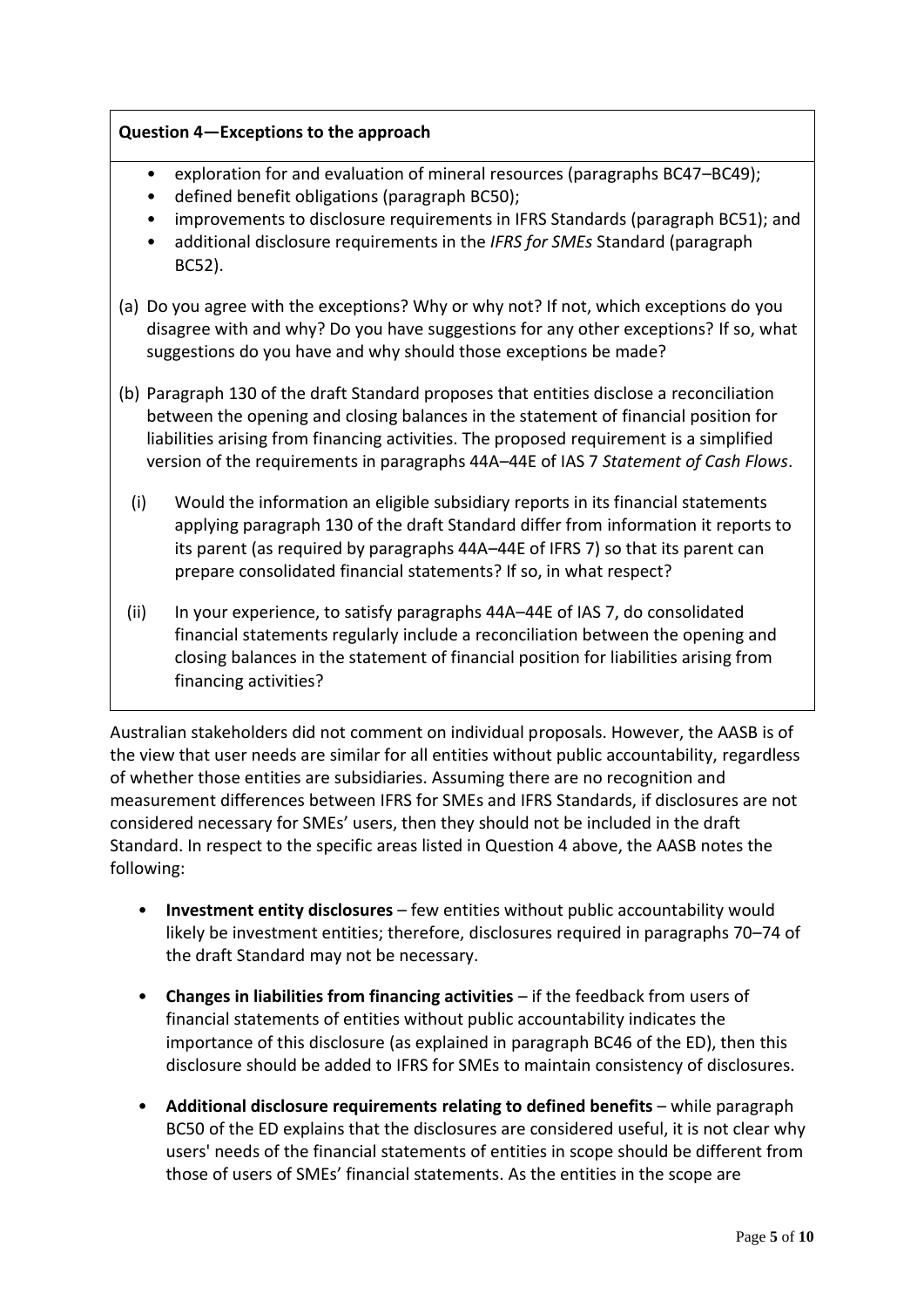expected to be similar in nature to SMEs, the same principle should apply to maintain consistency. Accordingly, the AASB recommends that this disclosure requirement is removed.

- **Disclosures required due to improvements to IFRS Standards** (for example disclosure requirements from IFRS 7 *Financial Instruments*, IFRS 13 *Fair Value Measurement*, IFRS 15 *Revenue from Contracts with Customers*, IFRS 16 *Leases* and IAS 1 *Presentation of Financial Statements*) – considering the nature of the entities in scope, the Board should reconsider whether all disclosures proposed in the ED are necessary. If these disclosures are retained in any final Standard, the AASB recommends that these disclosures also be added to IFRS for SMEs to maintain consistency of disclosures, as SMEs users' needs are likely to be similar.
- **Subsequently removed disclosures** (for example, disclosures about employee benefits required in paragraphs 157 and 158 of the ED) – the Board does not support additional disclosures based on requirements that were previously included in IFRS Standards when the *IFRS for SMEs* Standard was developed but have since been removed from IFRS Standards. The IASB previously concluded that users of financial statements did not require these disclosures. Therefore, the AASB recommends that such disclosures not be included in any final Standard for the same reason.

### **Question 5—Disclosure requirements about transition to other IFRS Standards**

Any disclosure requirements specified in an IFRS Standard or an amendment to an IFRS Standard about the entity's transition to that Standard or amended Standard would remain applicable to an entity that applies the Standard.

Paragraphs BC57–BC59 of the Basis for Conclusions explain the Board's reasons for this proposal.

Do you agree with this proposal? Why or why not? If not, what approach would you suggest and why?

Australian stakeholders did not comment on individual proposals. However, the AASB thinks that transition provisions from new or amended IFRS Standards should be included when, and only when, the disclosures:

- provide relief to simplify the transition to IFRS Standards; or
- are considered necessary for the users of entities without public accountability financial statements.

For example, it is unclear why presentation of an additional statement of financial position required in paragraph 114 of the ED is included.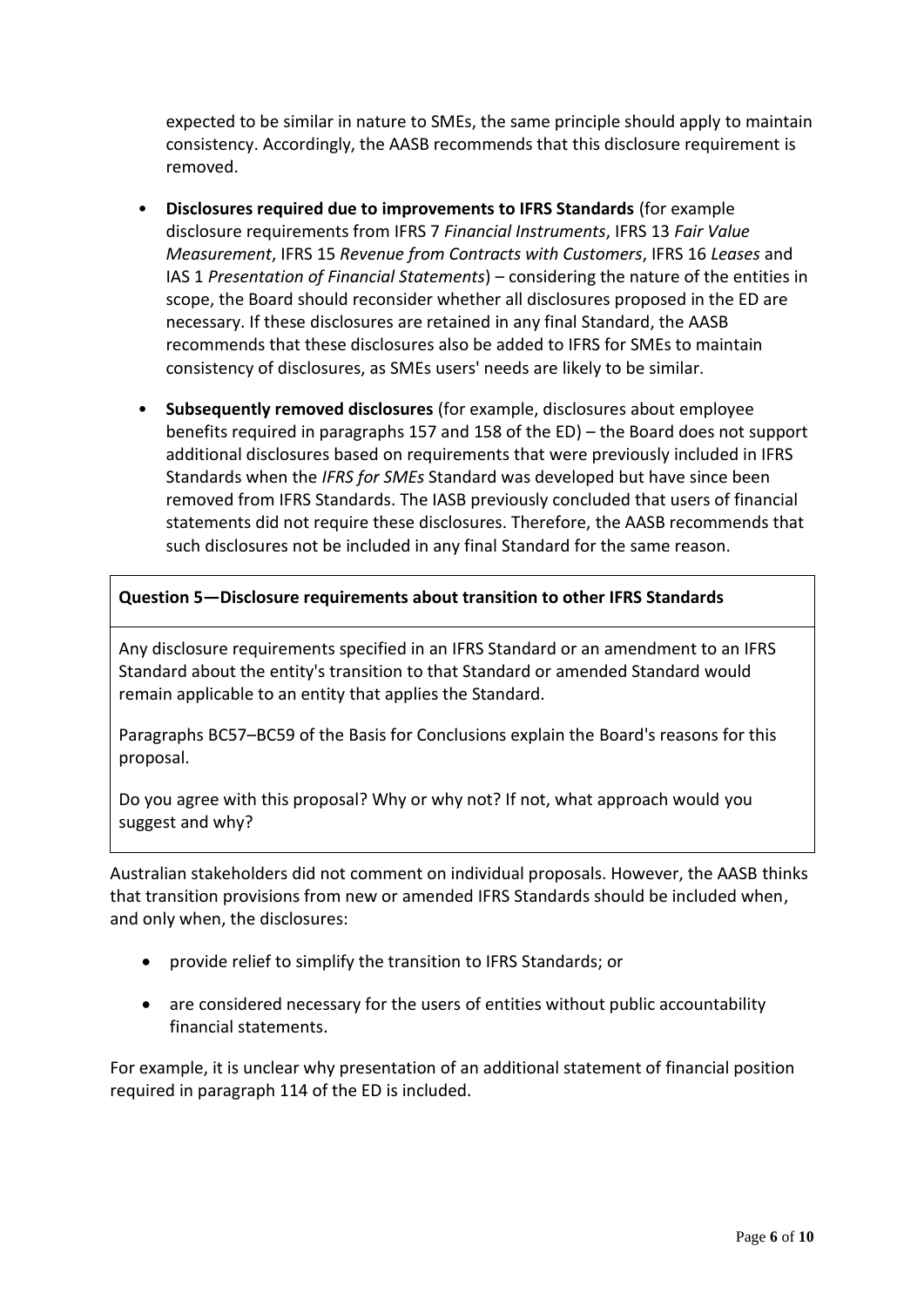# **Question 6—Disclosure requirements about insurance contracts**

The draft Standard does not propose to reduce the disclosure requirements of IFRS 17 *Insurance Contracts*. Hence an entity that applies the Standard and applies IFRS 17 is required to apply the disclosure requirements in IFRS 17.

Paragraphs BC61–BC64 of the Basis for Conclusions explain the Board's reasons for not proposing any reduction to the disclosure requirements in IFRS 17.

- (a) Do you agree that the draft Standard should not include reduced disclosure requirements for insurance contracts within the scope of IFRS 17? Why or why not? If you disagree, from which of the disclosure requirements in IFRS 17 should an entity that applies the Standard be exempt? Please explain why an entity applying the Standard should be exempt from the suggested disclosure requirements.
- (b) Are you aware of entities that issue insurance contracts within the scope of IFRS 17 *and* are eligible to apply the draft Standard? If so, please say whether such entities are common in your jurisdiction, and why they are not considered to be publicly accountable.

The AASB agrees with the disclosure requirements about insurance contracts.

# **Question 7—Interaction with IFRS 1** *First-time Adoption of International Financial Reporting Standards*

Paragraphs 23–30 of the draft Standard propose reduced disclosure requirements that apply to an entity that is preparing its first IFRS financial statements and has elected to apply the Standard when preparing those financial statements.

If a first-time adopter of IFRS Standards elected to apply the draft Standard, the entity would:

- apply IFRS 1, except for the disclosure requirements in IFRS 1 listed in paragraph A1(a) of Appendix A of the draft Standard; and
- apply the disclosure requirements in paragraphs 23–30 of the draft Standard.

This approach is consistent with the Board's proposals on how the draft Standard would interact with other IFRS Standards.

However, IFRS 1 differs from other IFRS Standards—IFRS 1 applies only when an entity first adopts IFRS Standards and sets out how a first-time adopter of IFRS Standards should make that transition.

(a) Do you agree with including reduced disclosure requirements for IFRS 1 in the draft Standard rather than leaving the disclosure requirements in IFRS 1?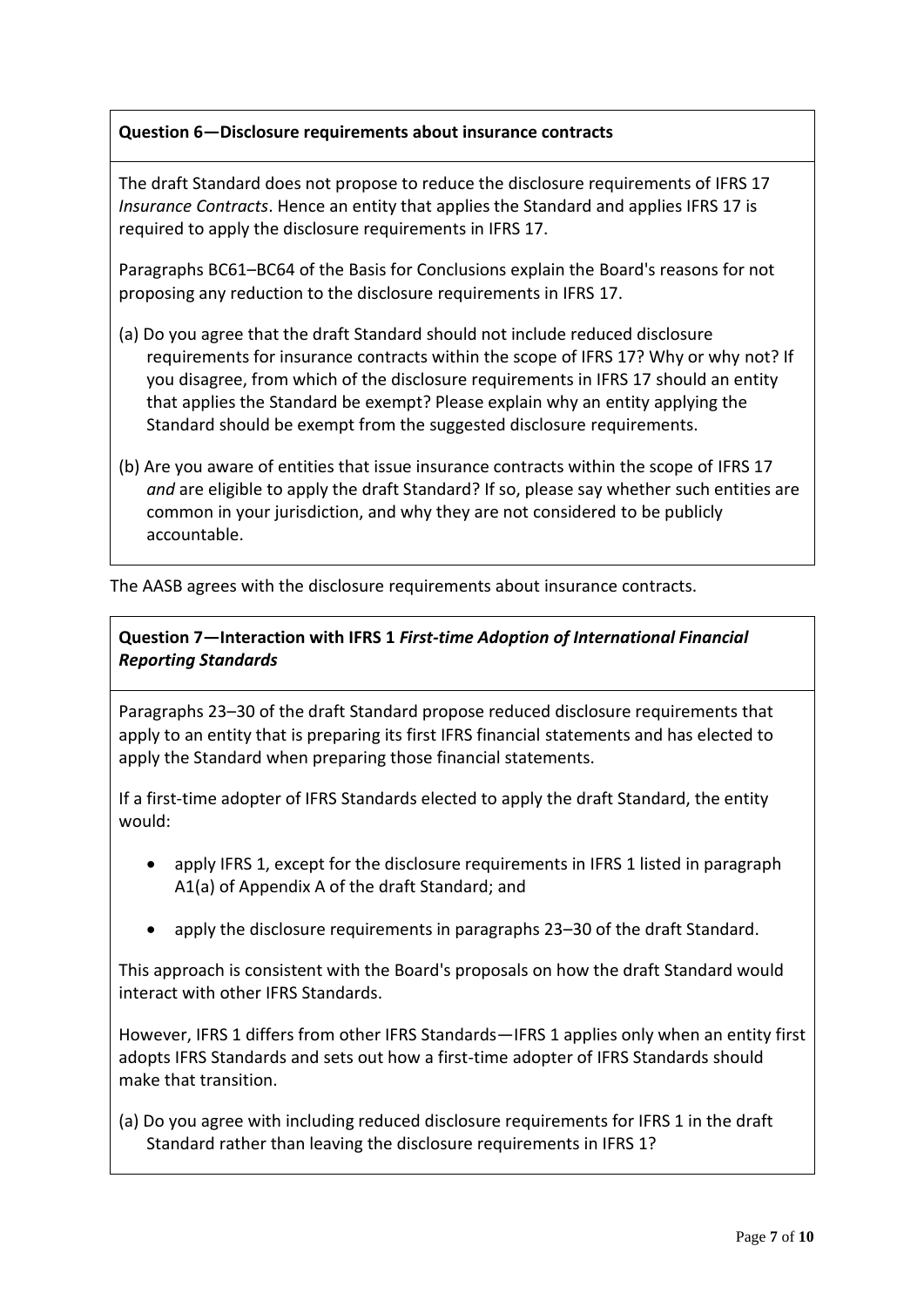**Question 7—Interaction with IFRS 1** *First-time Adoption of International Financial Reporting Standards*

Paragraphs 12–14 of the draft Standard set out the relationship between the draft Standard and IFRS 1.

(b) Do you agree with the proposals in paragraphs 12–14 of the draft Standard? Why or why not? If not, what suggestions do you have and why?

The AASB agrees with the inclusion of reduced disclosure requirements for IFRS 1 in the draft Standard.

### **Question 8—The proposed disclosure requirements**

Paragraphs 22–213 of the draft Standard set out proposed disclosure requirements for an entity that applies the Standard. In addition to your answers to Questions 4 to 7:

- (a) Do you agree with those proposals? Why or why not? If not, which proposals do you disagree with and why?
- (b) Do you recommend any further reduction in the disclosure requirements for an entity that applies the Standard? If so, which of the proposed disclosure requirements should be excluded from the Standard and why?
- (c) Do you recommend any additional disclosure requirements for an entity that applies the Standard? If so, which disclosure requirements from other IFRS Standards should be included in the Standard and why?

While Australian stakeholders did not comment on individual proposals, the AASB recommends that the IASB further reduce the disclosure requirements. As mentioned above, in relation to entities without public accountability, the disclosure requirements should reflect their financial statements users' needs. Therefore, if disclosures are not deemed necessary for users of financial statements, they should not be included in the draft Standard. Whilst the list below is not exhaustive, it represents examples of disclosures that the IASB could consider for removal from the draft Standard:

- disclosures related to IFRS 3 *Business Combinations* required under paragraphs 36(f) and (i), and under paragraphs 38(a) and (b);
- disclosures related to IFRS 5 *Non-current Assets Held for Sale* required under paragraph 40;
- disclosures related to IFRS 12 *Disclosure of Interests in Other Entities* required under paragraphs 70–74;
- disclosures related to IAS 1 *Presentation of Financial Statements* required under paragraphs 114 and 126;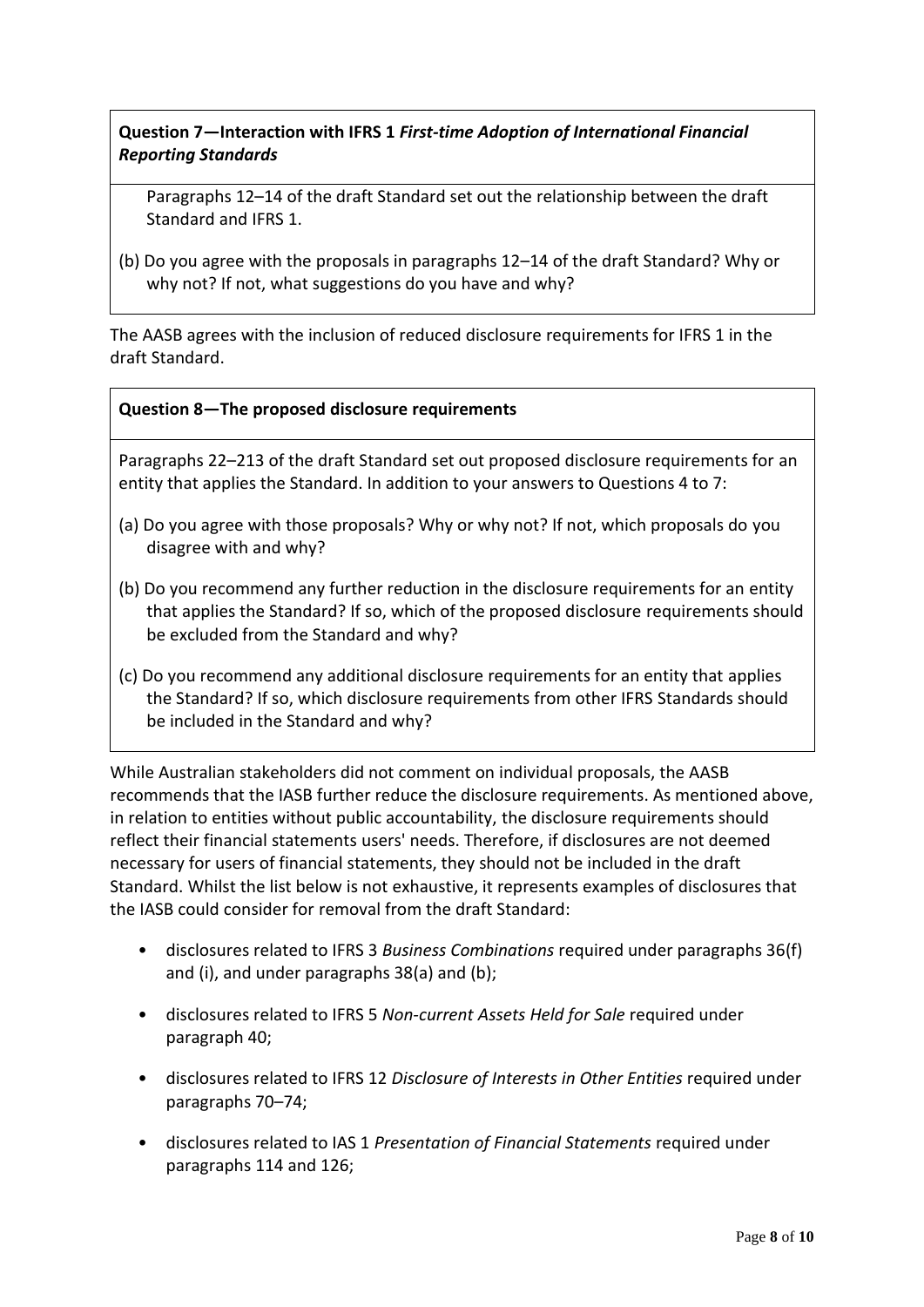- disclosures related to IAS 7 *Statement of Cash Flows* required under paragraph 132;
- disclosures related to IAS 8 *Accounting Policies, Changes in Accounting Estimates and Errors* required under paragraphs 134(a), (b), (f)(ii), (h), 136, 137 and 139;
- disclosures related to IAS 16 *Property, Plant and Equipment* and IAS 38 *Intangible Assets* required under paragraphs 150(c) and 202(c)(iii);
- disclosures related to IAS 19 *Employee Benefits* required under paragraphs 157 and 158;
- disclosures related to IAS 27 *Separate Financial Statements* required under paragraphs 175(c), and 176–180; and
- disclosures related to IAS 32 *Financial Instruments: Presentation* required under paragraphs 182 and 183.

The AASB also recommends reducing the disclosure requirements relating to IFRS 7 *Financial Instruments: Disclosures* and IFRS 13 *Fair Value Measurement* as they may be seen as too complex for subsidiaries without public accountability. When considering the disclosures of entities without public accountability, the IASB should reassess their financial statements users' needs and exclude from the draft Standard those which are not considered necessary.

### **Question 9—Structure of the draft Standard**

Paragraphs 22–213 of the draft Standard set out proposed disclosure requirements for an entity that applies the Standard. These disclosure requirements are organised by IFRS Standard and would apply instead of the disclosure requirements in other IFRS Standards that are listed in Appendix A. Disclosure requirements that are not listed in Appendix A that remain applicable are generally indicated in the draft Standard by footnote to the relevant IFRS Standard heading. Paragraphs BC68–BC70 explain the structure of the draft Standard.

Do you agree with the structure of the draft Standard, including Appendix A which lists disclosure requirements in other IFRS Standards replaced by the disclosure requirements in the draft Standard? Why or why not? If not, what alternative would you suggest and why?

Whilst Australian stakeholders did not comment on individual proposals, the AASB is of the view that the current structure of the draft Standard will be challenging to apply. Mainly indicating the disclosure requirements applicable by footnotes referring to the relevant IFRS Standard heading rather than including them in the draft Standard may be confusing and time-consuming for preparers to identify all relevant disclosure requirements.